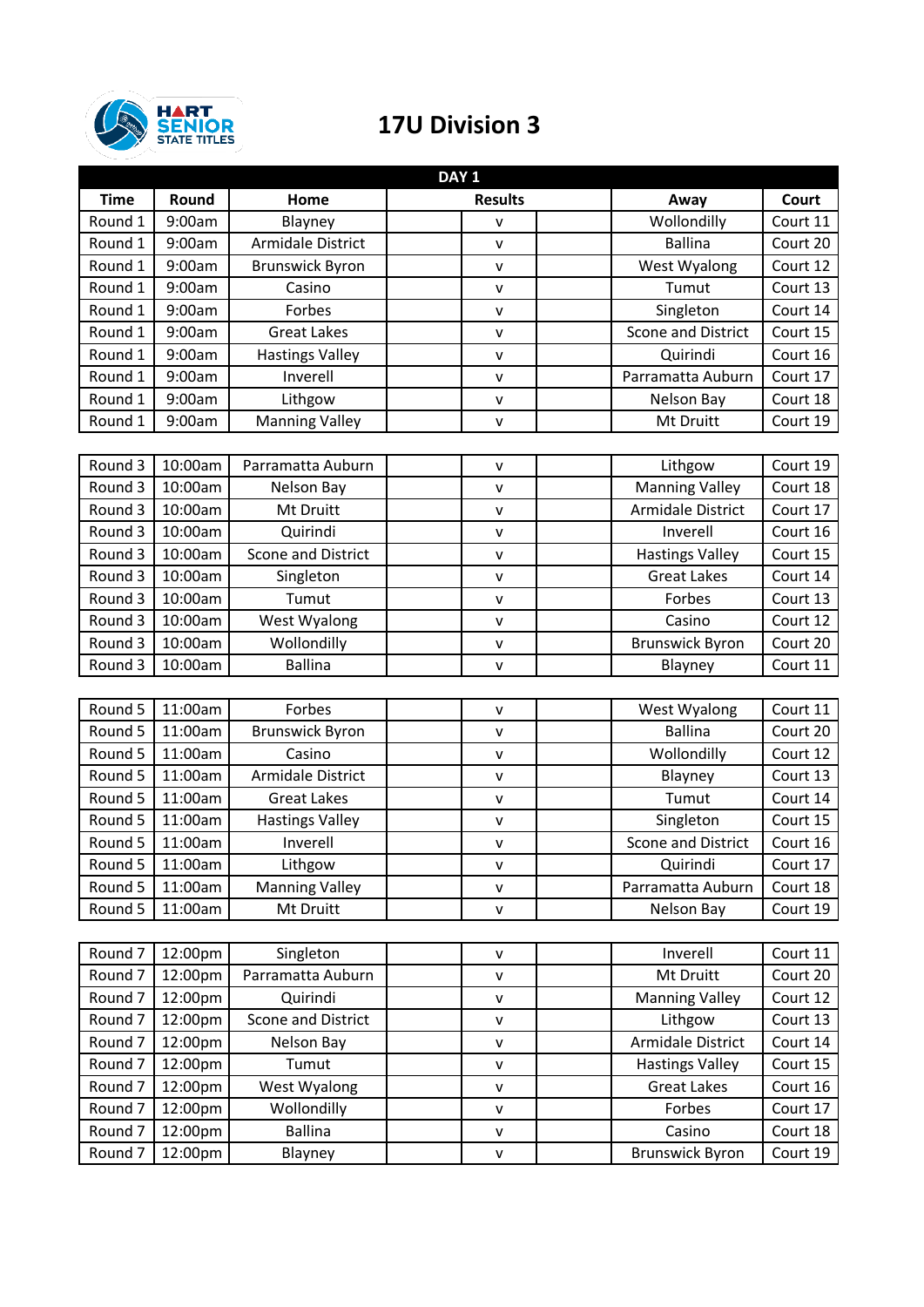| Round 9  | 1:00 <sub>pm</sub> | Inverell                 | $\mathsf{v}$ | Court 11<br>Tumut                     |  |
|----------|--------------------|--------------------------|--------------|---------------------------------------|--|
| Round 9  | 1:00 <sub>pm</sub> | Casino                   | $\mathsf{v}$ | Court 20<br>Blayney                   |  |
| Round 9  | 1:00 <sub>pm</sub> | Forbes                   | $\mathsf{V}$ | <b>Ballina</b><br>Court 12            |  |
| Round 9  | 1:00pm             | <b>Great Lakes</b>       | $\mathsf{v}$ | Wollondilly<br>Court 13               |  |
| Round 9  | 1:00 <sub>pm</sub> | <b>Hastings Valley</b>   | $\mathsf{v}$ | West Wyalong<br>Court 14              |  |
| Round 9  | 1:00 <sub>pm</sub> | Armidale District        | $\mathsf{v}$ | <b>Brunswick Byron</b><br>Court 15    |  |
| Round 9  | 1:00pm             | Lithgow                  | $\mathsf{V}$ | Court 16<br>Singleton                 |  |
| Round 9  | 1:00 <sub>pm</sub> | <b>Manning Valley</b>    | $\mathsf{v}$ | <b>Scone and District</b><br>Court 17 |  |
| Round 9  | 1:00 <sub>pm</sub> | Mt Druitt                | $\mathsf{V}$ | Quirindi<br>Court 18                  |  |
| Round 9  | 1:00 <sub>pm</sub> | Nelson Bay               | $\mathsf{v}$ | Court 19<br>Parramatta Auburn         |  |
|          |                    |                          |              |                                       |  |
| Round 11 | 2:00 <sub>pm</sub> | Wollondilly              | $\mathsf{v}$ | <b>Hastings Valley</b><br>Court 11    |  |
| Round 11 | 2:00pm             | Quirindi                 | $\mathsf{v}$ | Court 19<br>Nelson Bay                |  |
| Round 11 | 2:00 <sub>pm</sub> | Scone and District       | $\mathsf{v}$ | Court 20<br>Mt Druitt                 |  |
| Round 11 | 2:00 <sub>pm</sub> | Singleton                | $\mathsf{V}$ | Court 12<br><b>Manning Valley</b>     |  |
| Round 11 | 2:00pm             | Tumut                    | $\mathsf{v}$ | Court 13<br>Lithgow                   |  |
| Round 11 | 2:00 <sub>pm</sub> | West Wyalong             | $\mathsf{v}$ | Inverell<br>Court 14                  |  |
| Round 11 | 2:00 <sub>pm</sub> | Parramatta Auburn        | $\mathsf{V}$ | <b>Armidale District</b><br>Court 15  |  |
| Round 11 | 2:00pm             | <b>Ballina</b>           | $\mathsf{V}$ | Court 16<br><b>Great Lakes</b>        |  |
| Round 11 | 2:00 <sub>pm</sub> | Blayney                  | $\mathsf{v}$ | Court 17<br>Forbes                    |  |
| Round 11 | 2:00pm             | <b>Brunswick Byron</b>   | $\mathsf{V}$ | Court 18<br>Casino                    |  |
|          |                    |                          |              |                                       |  |
| Round 13 | 3:00pm             | Mt Druitt                | $\mathsf{v}$ | Singleton<br>Court 11                 |  |
| Round 13 | 3:00 <sub>pm</sub> | Forbes                   | $\mathsf{V}$ | Court 20<br><b>Brunswick Byron</b>    |  |
| Round 13 | 3:00pm             | <b>Great Lakes</b>       | $\mathsf{v}$ | Court 12<br>Blayney                   |  |
| Round 13 | 3:00pm             | <b>Hastings Valley</b>   | $\mathsf{v}$ | <b>Ballina</b><br>Court 13            |  |
| Round 13 | 3:00pm             | Inverell                 | $\mathsf{V}$ | Wollondilly<br>Court 14               |  |
| Round 13 | 3:00pm             | Lithgow                  | $\mathsf{v}$ | West Wyalong<br>Court 15              |  |
| Round 13 | 3:00pm             | <b>Manning Valley</b>    | $\mathsf{v}$ | Court 16<br>Tumut                     |  |
| Round 13 | 3:00pm             | <b>Armidale District</b> | $\mathsf{v}$ | Court 17<br>Casino                    |  |
| Round 13 | 3:00pm             | Nelson Bay               | $\mathsf{V}$ | Scone and District<br>Court 18        |  |
| Round 13 | 3:00pm             | Parramatta Auburn        | $\mathsf{v}$ | Quirindi<br>Court 19                  |  |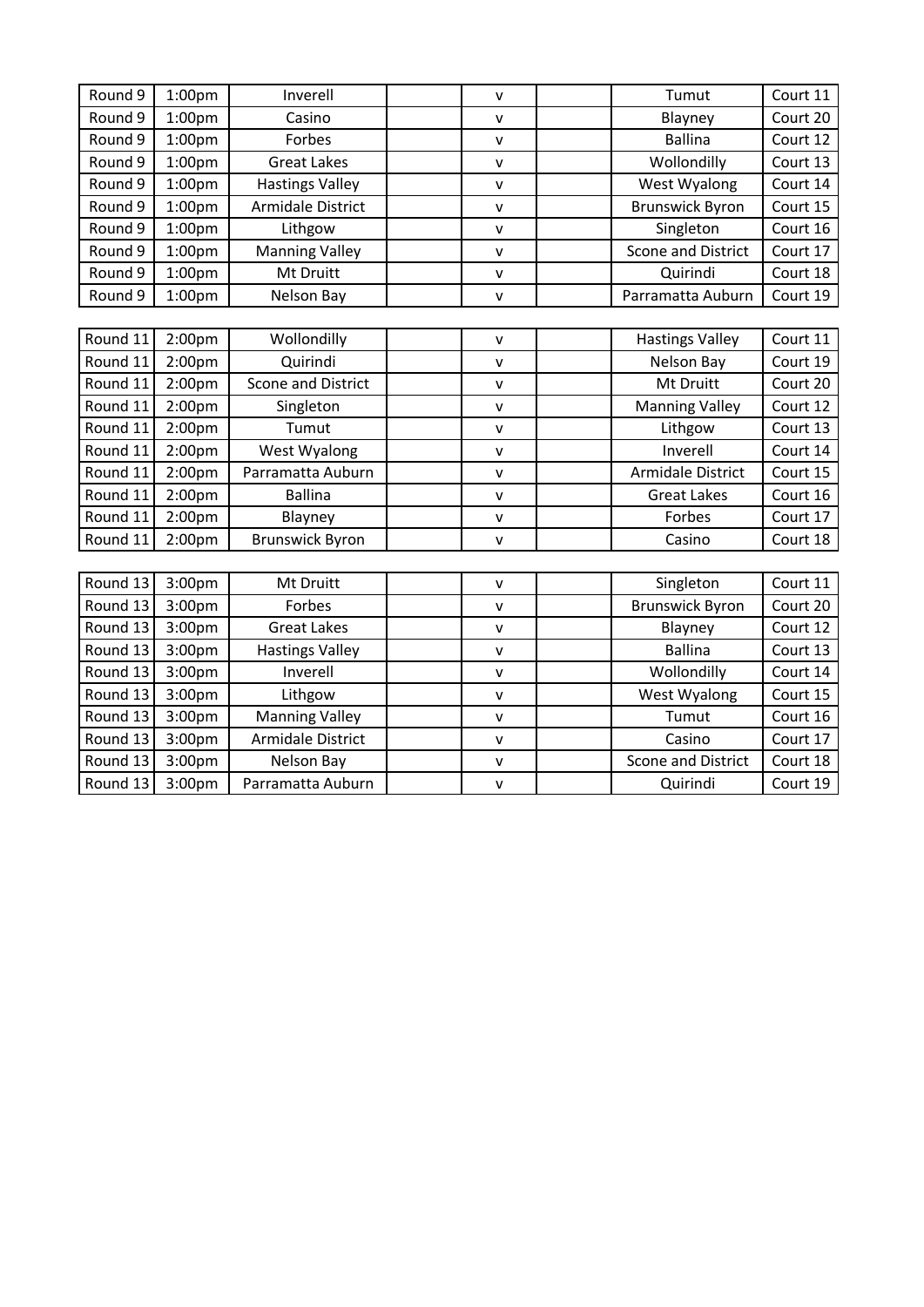| DAY <sub>2</sub> |         |                           |  |              |  |                        |          |
|------------------|---------|---------------------------|--|--------------|--|------------------------|----------|
| Round 15         | 8:30am  | <b>Brunswick Byron</b>    |  | v            |  | <b>Great Lakes</b>     | Court 11 |
| Round 15         | 8:30am  | <b>Scone and District</b> |  | $\mathsf{v}$ |  | Parramatta Auburn      | Court 20 |
| Round 15         | 8:30am  | Singleton                 |  | v            |  | Nelson Bay             | Court 12 |
| Round 15         | 8:30am  | Tumut                     |  | v            |  | Mt Druitt              | Court 13 |
| Round 15         | 8:30am  | West Wyalong              |  | $\mathsf{v}$ |  | <b>Manning Valley</b>  | Court 14 |
| Round 15         | 8:30am  | Wollondilly               |  | v            |  | Lithgow                | Court 15 |
| Round 15         | 8:30am  | <b>Ballina</b>            |  | $\mathsf{V}$ |  | Inverell               | Court 16 |
| Round 15         | 8:30am  | Blayney                   |  | $\mathsf{v}$ |  | <b>Hastings Valley</b> | Court 17 |
| Round 15         | 8:30am  | Quirindi                  |  | v            |  | Armidale District      | Court 18 |
| Round 15         | 8:30am  | Casino                    |  | $\mathsf{v}$ |  | Forbes                 | Court 19 |
|                  |         |                           |  |              |  |                        |          |
| Round 17         | 9:30am  | Quirindi                  |  | $\mathsf{v}$ |  | Scone and District     | Court 11 |
| Round 17         | 9:30am  | <b>Great Lakes</b>        |  | v            |  | Casino                 | Court 20 |
| Round 17         | 9:30am  | <b>Hastings Valley</b>    |  | v            |  | <b>Brunswick Byron</b> | Court 12 |
| Round 17         | 9:30am  | Inverell                  |  | $\mathsf{v}$ |  | Blayney                | Court 13 |
| Round 17         | 9:30am  | Lithgow                   |  | $\mathsf{v}$ |  | <b>Ballina</b>         | Court 14 |
| Round 17         | 9:30am  | <b>Manning Valley</b>     |  | $\mathsf{V}$ |  | Wollondilly            | Court 15 |
| Round 17         | 9:30am  | Mt Druitt                 |  | $\mathsf{V}$ |  | West Wyalong           | Court 16 |
| Round 17         | 9:30am  | Nelson Bay                |  | v            |  | Tumut                  | Court 17 |
| Round 17         | 9:30am  | Parramatta Auburn         |  | v            |  | Singleton              | Court 18 |
| Round 17         | 9:30am  | Armidale District         |  | v            |  | Forbes                 | Court 19 |
|                  |         |                           |  |              |  |                        |          |
| Round 19         | 10:30am | Forbes                    |  | $\mathsf{v}$ |  | <b>Great Lakes</b>     | Court 11 |
| Round 19         | 10:30am | Singleton                 |  | v            |  | Quirindi               | Court 20 |
| Round 19         | 10:30am | Tumut                     |  | v            |  | Parramatta Auburn      | Court 12 |
| Round 19         | 10:30am | West Wyalong              |  | $\mathsf{v}$ |  | Nelson Bay             | Court 13 |
| Round 19         | 10:30am | Wollondilly               |  | v            |  | Mt Druitt              | Court 15 |
| Round 19         | 10:30am | <b>Ballina</b>            |  | $\mathsf{v}$ |  | <b>Manning Valley</b>  | Court 16 |
| Round 19         | 10:30am | Blayney                   |  | v            |  | Lithgow                | Court 18 |
| Round 19         | 10:30am | <b>Brunswick Byron</b>    |  | v            |  | Inverell               | Court 17 |
| Round 19         | 10:30am | Casino                    |  | v            |  | <b>Hastings Valley</b> | Court 19 |
| Round 19         | 10:30am | Scone and District        |  | v            |  | Armidale District      | Court 14 |
|                  |         |                           |  |              |  |                        |          |
| Round 21         | 11:30am | Quirindi                  |  | v            |  | Tumut                  | Court 11 |
| Round 21         | 11:30am | <b>Hastings Valley</b>    |  | $\mathsf{v}$ |  | Forbes                 | Court 20 |
| Round 21         | 11:30am | Inverell                  |  | $\mathsf{v}$ |  | Casino                 | Court 12 |
| Round 21         | 11:30am | Lithgow                   |  | $\mathsf{v}$ |  | <b>Brunswick Byron</b> | Court 13 |
| Round 21         | 11:30am | <b>Manning Valley</b>     |  | $\mathsf{V}$ |  | Blayney                | Court 14 |
| Round 21         | 11:30am | Mt Druitt                 |  | V            |  | <b>Ballina</b>         | Court 15 |
| Round 21         | 11:30am | Nelson Bay                |  | v            |  | Wollondilly            | Court 16 |
| Round 21         | 11:30am | Parramatta Auburn         |  | $\mathsf{v}$ |  | West Wyalong           | Court 17 |
| Round 21         | 11:30am | Armidale District         |  | $\mathsf{v}$ |  | <b>Great Lakes</b>     | Court 18 |
| Round 21         | 11:30am | Scone and District        |  | $\mathsf{V}$ |  | Singleton              | Court 19 |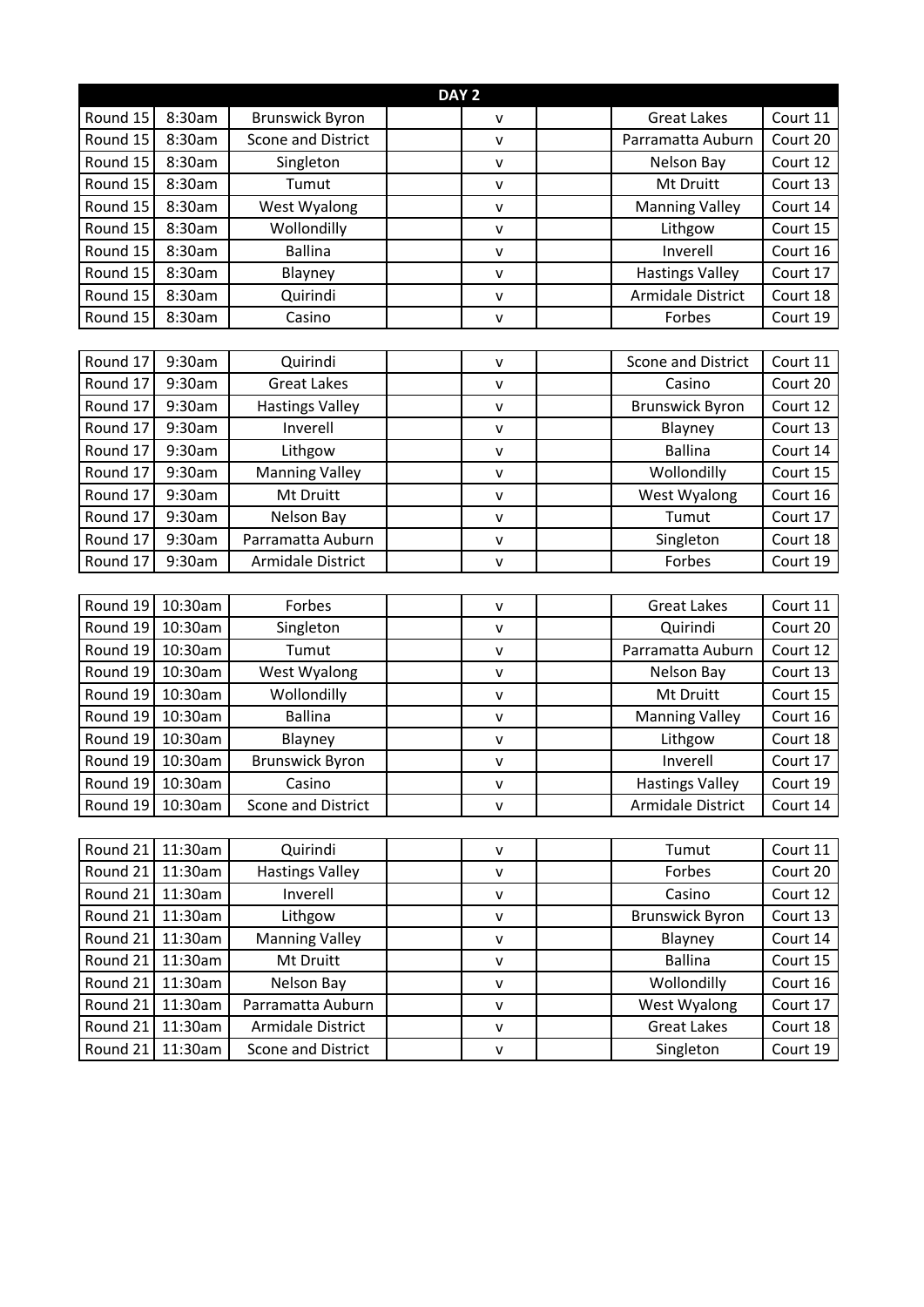| Round 23 | 12:30pm            | Casino                 | $\mathsf{v}$ | Lithgow                | Court 11 |
|----------|--------------------|------------------------|--------------|------------------------|----------|
| Round 23 | 12:30pm            | Tumut                  | v            | Scone and District     | Court 20 |
| Round 23 | 12:30pm            | West Wyalong           | v            | Quirindi               | Court 12 |
| Round 23 | 12:30pm            | Wollondilly            | $\mathsf{v}$ | Parramatta Auburn      | Court 13 |
| Round 23 | 12:30pm            | <b>Ballina</b>         | v            | Nelson Bay             | Court 14 |
| Round 23 | 12:30pm            | Blayney                | $\mathsf{v}$ | Mt Druitt              | Court 15 |
| Round 23 | 12:30pm            | <b>Brunswick Byron</b> | $\mathsf{v}$ | <b>Manning Valley</b>  | Court 16 |
| Round 23 | 12:30pm            | Singleton              | $\mathsf{v}$ | Armidale District      | Court 17 |
| Round 23 | 12:30pm            | Forbes                 | $\mathsf{v}$ | Inverell               | Court 18 |
| Round 23 | 12:30pm            | <b>Great Lakes</b>     | $\mathsf{v}$ | <b>Hastings Valley</b> | Court 19 |
|          |                    |                        |              |                        |          |
| Round 25 | 1:30 <sub>pm</sub> | Parramatta Auburn      | $\mathsf{v}$ | <b>Ballina</b>         | Court 20 |
| Round 25 | 1:30 <sub>pm</sub> | Inverell               | $\mathsf{v}$ | <b>Great Lakes</b>     | Court 12 |
| Round 25 | 1:30 <sub>pm</sub> | Lithgow                | v            | Forbes                 | Court 13 |
| Round 25 | 1:30 <sub>pm</sub> | <b>Manning Valley</b>  | $\mathsf{v}$ | Casino                 | Court 14 |
| Round 25 | 1:30 <sub>pm</sub> | Mt Druitt              | $\mathsf{v}$ | <b>Brunswick Byron</b> | Court 15 |
| Round 25 | 1:30 <sub>pm</sub> | Nelson Bay             | v            | Blayney                | Court 16 |
| Round 25 | 1:30 <sub>pm</sub> | Armidale District      | v            | <b>Hastings Valley</b> | Court 17 |
| Round 25 | 1:30 <sub>pm</sub> | Quirindi               | v            | Wollondilly            | Court 18 |
| Round 25 | 1:30 <sub>pm</sub> | Scone and District     | $\mathsf{V}$ | West Wyalong           | Court 19 |
| Round 25 | 1:30 <sub>pm</sub> | Singleton              | ٧            | Tumut                  | Court 11 |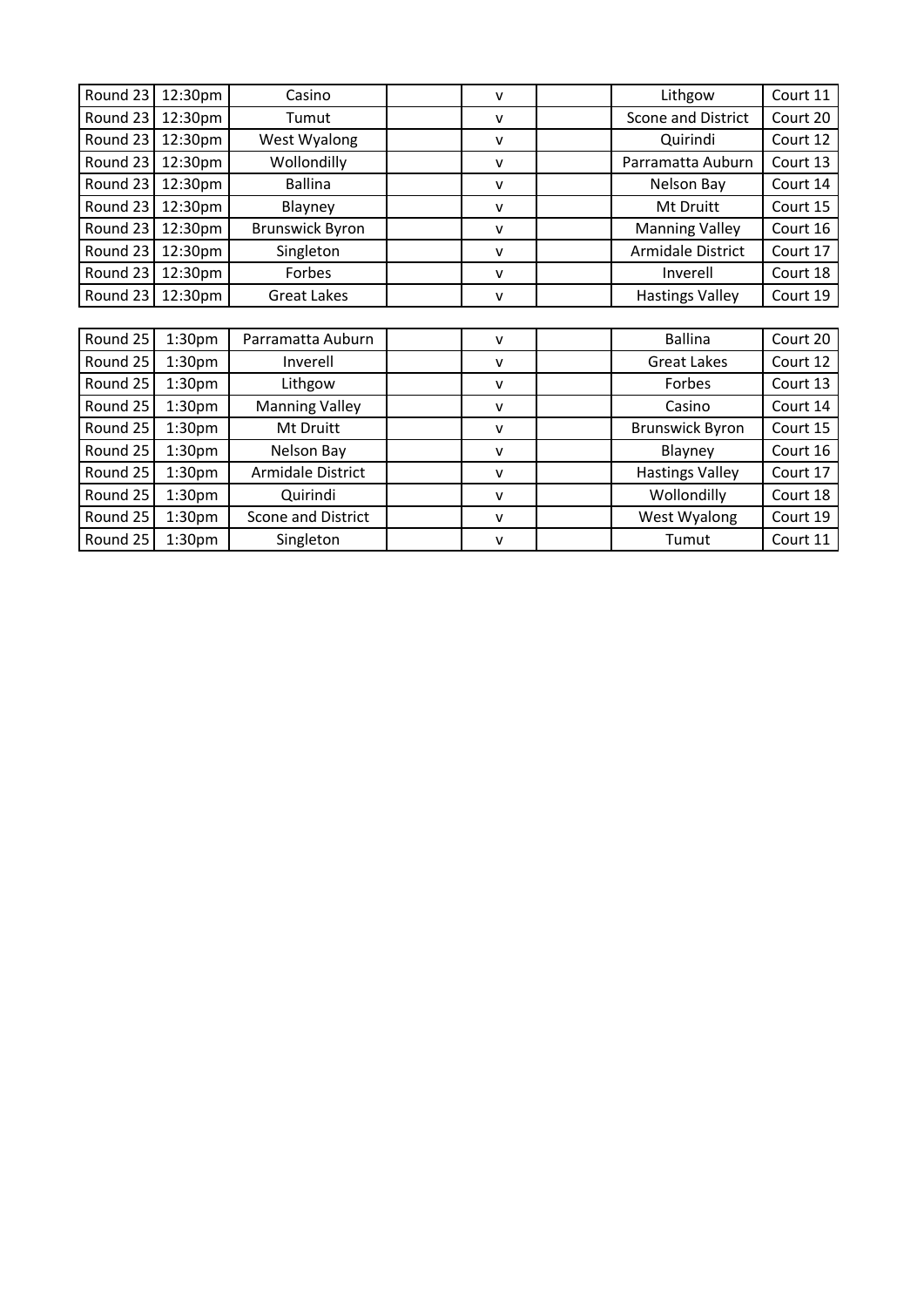| DAY <sub>3</sub> |         |                        |  |              |  |                        |          |
|------------------|---------|------------------------|--|--------------|--|------------------------|----------|
| Round 28         | 9:00am  | <b>Brunswick Byron</b> |  | v            |  | Nelson Bay             | Court 21 |
| Round 28         | 9:00am  | West Wyalong           |  | $\mathsf{V}$ |  | Singleton              | Court 22 |
| Round 28         | 9:00am  | Wollondilly            |  | v            |  | Scone and District     | Court 23 |
| Round 28         | 9:00am  | <b>Ballina</b>         |  | v            |  | Quirindi               | Court 24 |
| Round 28         | 9:00am  | Blayney                |  | $\mathsf{V}$ |  | Parramatta Auburn      | Court 25 |
| Round 28         | 9:00am  | Tumut                  |  | v            |  | Armidale District      | Court 26 |
| Round 28         | 9:00am  | Casino                 |  | $\mathsf{V}$ |  | Mt Druitt              | Court 27 |
| Round 28         | 9:00am  | Forbes                 |  | v            |  | <b>Manning Valley</b>  | Court 28 |
| Round 28         | 9:00am  | <b>Great Lakes</b>     |  | $\mathsf{v}$ |  | Lithgow                | Court 29 |
| Round 28         | 9:00am  | <b>Hastings Valley</b> |  | v            |  | Inverell               | Court 30 |
|                  |         |                        |  |              |  |                        |          |
| Round 30         | 10:00am | Nelson Bay             |  | v            |  | Casino                 | Court 21 |
| Round 30         | 10:00am | Lithgow                |  | v            |  | <b>Hastings Valley</b> | Court 22 |
| Round 30         | 10:00am | <b>Manning Valley</b>  |  | v            |  | <b>Great Lakes</b>     | Court 23 |
| Round 30         | 10:00am | Mt Druitt              |  | $\mathsf{V}$ |  | Forbes                 | Court 24 |
| Round 30         | 10:00am | Armidale District      |  | v            |  | Inverell               | Court 25 |
| Round 30         | 10:00am | Parramatta Auburn      |  | $\mathsf{v}$ |  | <b>Brunswick Byron</b> | Court 26 |
| Round 30         | 10:00am | Quirindi               |  | $\mathsf{V}$ |  | Blayney                | Court 27 |
| Round 30         | 10:00am | Scone and District     |  | v            |  | <b>Ballina</b>         | Court 28 |
| Round 30         | 10:00am | Singleton              |  | $\mathsf{V}$ |  | Wollondilly            | Court 29 |
| Round 30         | 10:00am | Tumut                  |  | v            |  | West Wyalong           | Court 30 |
|                  |         |                        |  |              |  |                        |          |
| Round 32         | 11:00am | Blayney                |  | $\mathsf{V}$ |  | Scone and District     | Court 21 |
| Round 32         | 11:00am | Wollondilly            |  | v            |  | Tumut                  | Court 22 |
| Round 32         | 11:00am | <b>Ballina</b>         |  | v            |  | Singleton              | Court 23 |
| Round 32         | 11:00am | West Wyalong           |  | $\mathsf{V}$ |  | Armidale District      | Court 24 |
| Round 32         | 11:00am | <b>Brunswick Byron</b> |  | $\mathsf{V}$ |  | Quirindi               | Court 25 |
| Round 32         | 11:00am | Casino                 |  | $\mathsf{V}$ |  | Parramatta Auburn      | Court 26 |
| Round 32         | 11:00am | Forbes                 |  | $\mathsf{V}$ |  | Nelson Bay             | Court 27 |
| Round 32         | 11:00am | <b>Great Lakes</b>     |  | $\mathsf{v}$ |  | Mt Druitt              | Court 28 |
| Round 32         | 11:00am | <b>Hastings Valley</b> |  | V            |  | <b>Manning Valley</b>  | Court 29 |
| Round 32         | 11:00am | Inverell               |  | v            |  | Lithgow                | Court 30 |
|                  |         |                        |  |              |  |                        |          |
| Round 34 12:00pm |         | Mt Druitt              |  | $\mathsf{v}$ |  | <b>Hastings Valley</b> | Court 21 |
| Round 34         | 12:00pm | <b>Manning Valley</b>  |  | v            |  | Inverell               | Court 22 |
| Round 34         | 12:00pm | Armidale District      |  | V            |  | Lithgow                | Court 23 |
| Round 34         | 12:00pm | Nelson Bay             |  | $\mathsf{V}$ |  | <b>Great Lakes</b>     | Court 24 |
| Round 34         | 12:00pm | Parramatta Auburn      |  | $\mathsf{V}$ |  | Forbes                 | Court 25 |
| Round 34         | 12:00pm | Quirindi               |  | $\mathsf{V}$ |  | Casino                 | Court 26 |
| Round 34         | 12:00pm | Scone and District     |  | v            |  | <b>Brunswick Byron</b> | Court 27 |
| Round 34         | 12:00pm | Singleton              |  | $\mathsf{V}$ |  | Blayney                | Court 28 |
| Round 34         | 12:00pm | Tumut                  |  | $\mathsf{V}$ |  | <b>Ballina</b>         | Court 29 |
| Round 34         | 12:00pm | West Wyalong           |  | V            |  | Wollondilly            | Court 30 |